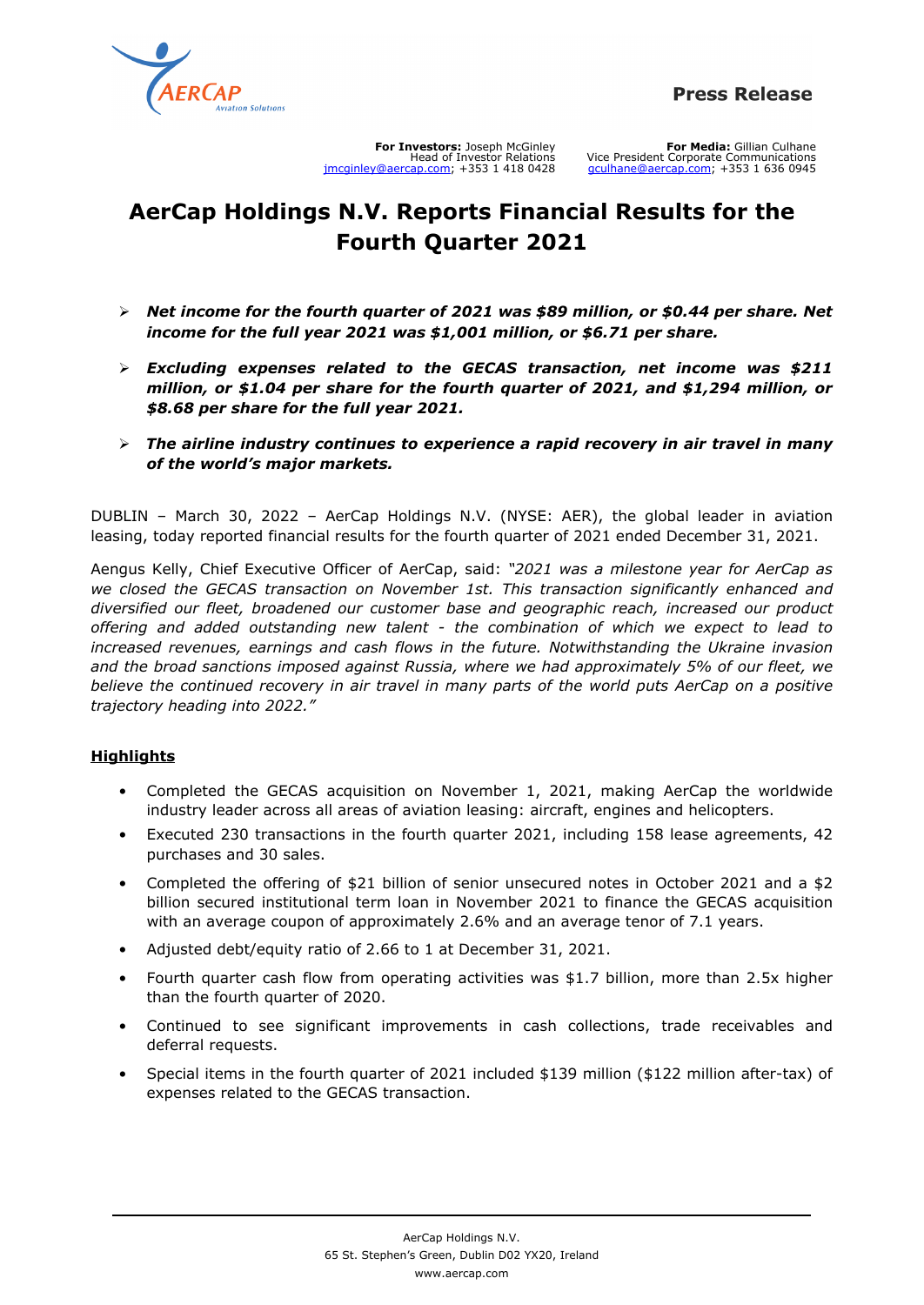## **Revenue and Net Spread**

|                                       | Three months ended December 31, |         | Year ended December 31,   |                            |         |                           |
|---------------------------------------|---------------------------------|---------|---------------------------|----------------------------|---------|---------------------------|
|                                       | 2021                            | 2020    | % increase/<br>(decrease) | 2021                       | 2020    | % increase/<br>(decrease) |
|                                       | (U.S. Dollars in millions)      |         |                           | (U.S. Dollars in millions) |         |                           |
| Lease revenue:                        |                                 |         |                           |                            |         |                           |
| Basic lease rents                     | \$1.283                         | \$885   | 45%                       | \$3.891                    | \$3.762 | 3%                        |
| Maintenance rents and other receipts. | 97                              | 110     | (12%)                     | 521                        | 559     | (7%)                      |
| Total lease revenue                   | 1.380                           | 995     | 39%                       | 4.412                      | 4.321   | 2%                        |
| Net gain on sale of assets.           | 25                              | 14      | 74%                       | 89                         | 90      | 0%                        |
| Other income                          | 38                              | 22      | 72%                       | 723                        | 83      | 771%                      |
| Total Revenues and other income.      | \$1,441                         | \$1,032 | 40%                       | \$5,224                    | \$4,494 | 16%                       |

Basic lease rents were \$1,283 million for the fourth quarter of 2021, compared with \$885 million for the same period in 2020. The increase was primarily due to the impact of the GECAS acquisition.

Maintenance rents and other receipts were \$97 million for the fourth quarter of 2021, compared with \$110 million for the same period in 2020. The decrease was primarily due to lower maintenance revenue recognized as a result of lease terminations during the fourth quarter of 2021.

Net gain on sale of assets for the fourth quarter of 2021 was \$25 million, relating to 24 assets sold for \$412 million, compared with \$14 million for the same period in 2020, relating to 12 aircraft sold for \$97 million. The increase was primarily due to the higher volume and composition of asset sales.

Other income for the fourth quarter of 2021 was \$38 million, compared with \$22 million for the same period in 2020. The increase was primarily due to the impact of the GECAS acquisition.

|                                                                           | Three months ended December 31, |                            | Year ended December 31,   |          |                            |                           |
|---------------------------------------------------------------------------|---------------------------------|----------------------------|---------------------------|----------|----------------------------|---------------------------|
|                                                                           | 2021                            | 2020                       | % increase/<br>(decrease) | 2021     | 2020                       | % increase/<br>(decrease) |
|                                                                           |                                 | (U.S. Dollars in millions) |                           |          | (U.S. Dollars in millions) |                           |
|                                                                           | \$1,283                         | \$885                      | 45%                       | \$3,891  | \$3,762                    | 3%                        |
| Interest expense                                                          | 370                             | 311                        | 19%                       | 1,230    | 1,248                      | (1%)                      |
| Adjusted for:                                                             |                                 |                            |                           |          |                            |                           |
| Mark-to-market of interest rate caps and swaps                            | 9                               |                            | <b>NA</b>                 | 20       | (14)                       | <b>NA</b>                 |
| Interest expense excluding mark-to-market of interest rate caps and swaps | 379                             | 311                        | 22%                       | 1,250    | 1,234                      | 1%                        |
|                                                                           | \$905                           | \$575                      | 57%                       | \$2,641  | \$2,528                    | 4%                        |
| Depreciation and amortization, including maintenance rights expense       | (557)                           | (408)                      | 37%                       | (1,745)  | (1,691)                    | 3%                        |
| Net interest margin, less depreciation and amortization (*)               | \$348                           | \$167                      | 108%                      | \$896    | \$837                      | 7%                        |
|                                                                           | \$54,110                        | \$36,496                   | 48%                       | \$40,646 | \$37,145                   | 9%                        |
|                                                                           | 6.7%                            | 6.3%                       |                           | 6.5%     | 6.8%                       |                           |
| Annualized net spread less depreciation and amortization (*)              | 2.6%                            | 1.8%                       |                           | 2.2%     | 2.3%                       |                           |

(\*) Refer to "Notes Regarding Financial Information Presented in This Press Release" for details relating to these non-GAAP measures

Interest expense excluding mark-to-market of interest rate caps and swaps was \$379 million for the fourth quarter of 2021, compared with \$311 million for the same period in 2020. AerCap's average cost of debt was 3.2% for the fourth quarter of 2021, compared with 3.8% for the same period in 2020, excluding debt issuance costs, upfront fees and other impacts.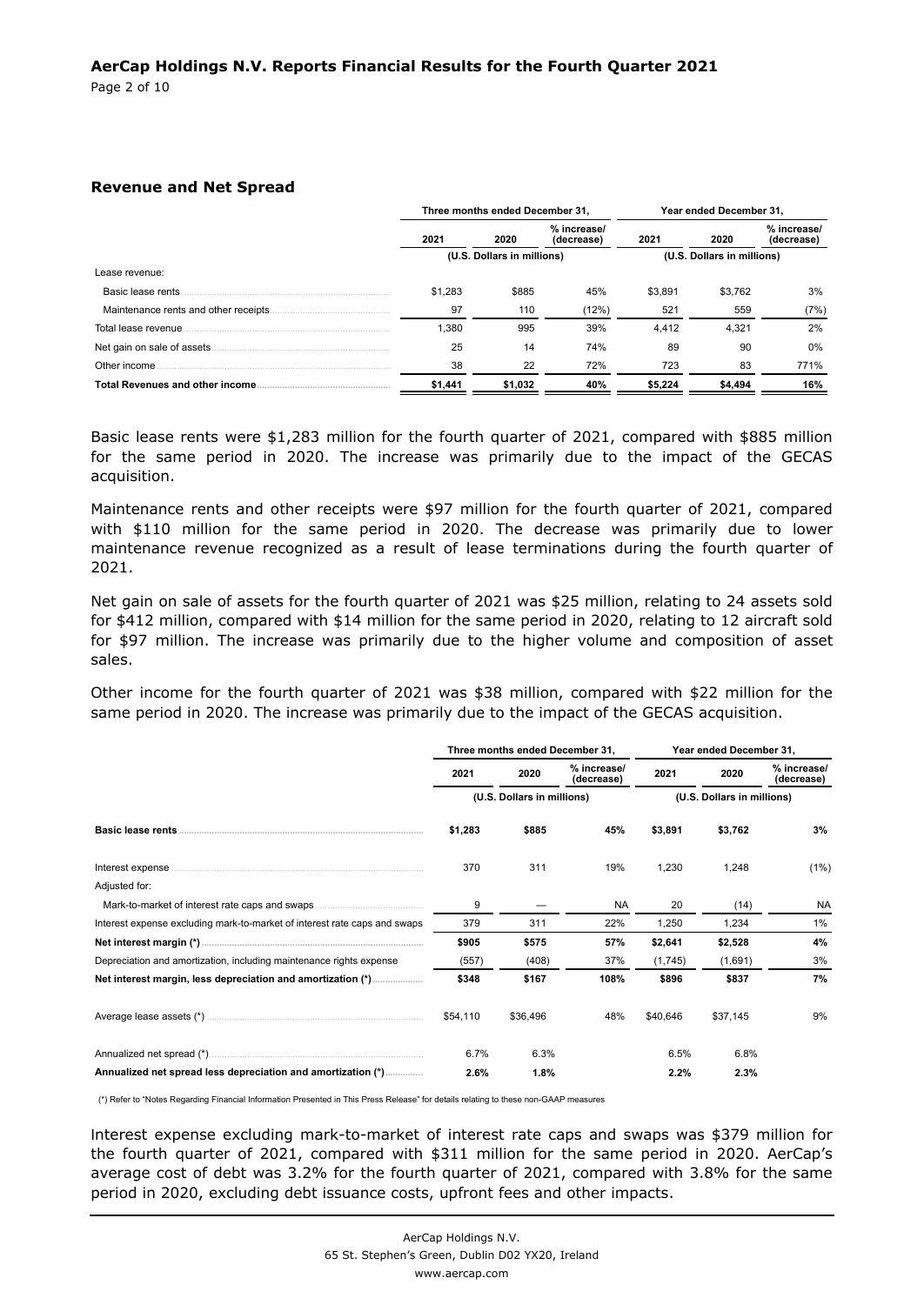# **Selling, General and Administrative Expenses**

|                                                     | Three months ended December 31, |      |                            | Year ended December 31. |       |                           |
|-----------------------------------------------------|---------------------------------|------|----------------------------|-------------------------|-------|---------------------------|
|                                                     | 2021                            | 2020 | % increase/<br>(decrease)  | 2021                    | 2020  | % increase/<br>(decrease) |
|                                                     | (U.S. Dollars in millions)      |      | (U.S. Dollars in millions) |                         |       |                           |
| Selling, general and administrative expenses.       | \$87                            | \$44 | 98%                        | \$222                   | \$173 | 28%                       |
| Share-based compensation expenses                   | 32                              | 20   | 63%                        | 96                      | 69    | 39%                       |
| Total selling, general and administrative expenses. | \$119                           | \$64 | 87%                        | \$318                   | \$242 | 31%                       |

Selling, general and administrative expenses increased to \$119 million for the fourth quarter of 2021, compared with \$64 million for the same period in 2020. The increase was primarily driven by higher compensation-related expenses as a result of the GECAS acquisition.

#### **Other Expenses**

Asset impairment charges were \$6 million for the fourth quarter of 2021, compared to \$27 million recorded for the same period in 2020. Asset impairment charges recorded in the fourth quarter of 2021 related to lease terminations and sales transactions and were more than offset by related maintenance revenue.

Leasing expenses were \$162 million for the fourth quarter of 2021, compared with \$91 million for the same period in 2020. The increase was primarily driven by an increase in our provision for expected credit losses.

#### **Effective Tax Rate**

AerCap's effective tax rate for the full year 2021 was 14.2%, compared with the effective tax rate of 5.5% for the full year 2020. The effective tax rate is impacted by the source and amount of earnings among our different tax jurisdictions as well as the amount of permanent tax differences relative to pre-tax income.

The company's effective tax rate was 21.7% for the fourth quarter of 2021 and the fourth quarter of 2020. Our effective tax rate in any quarter can be impacted by revisions to the estimated full year rate.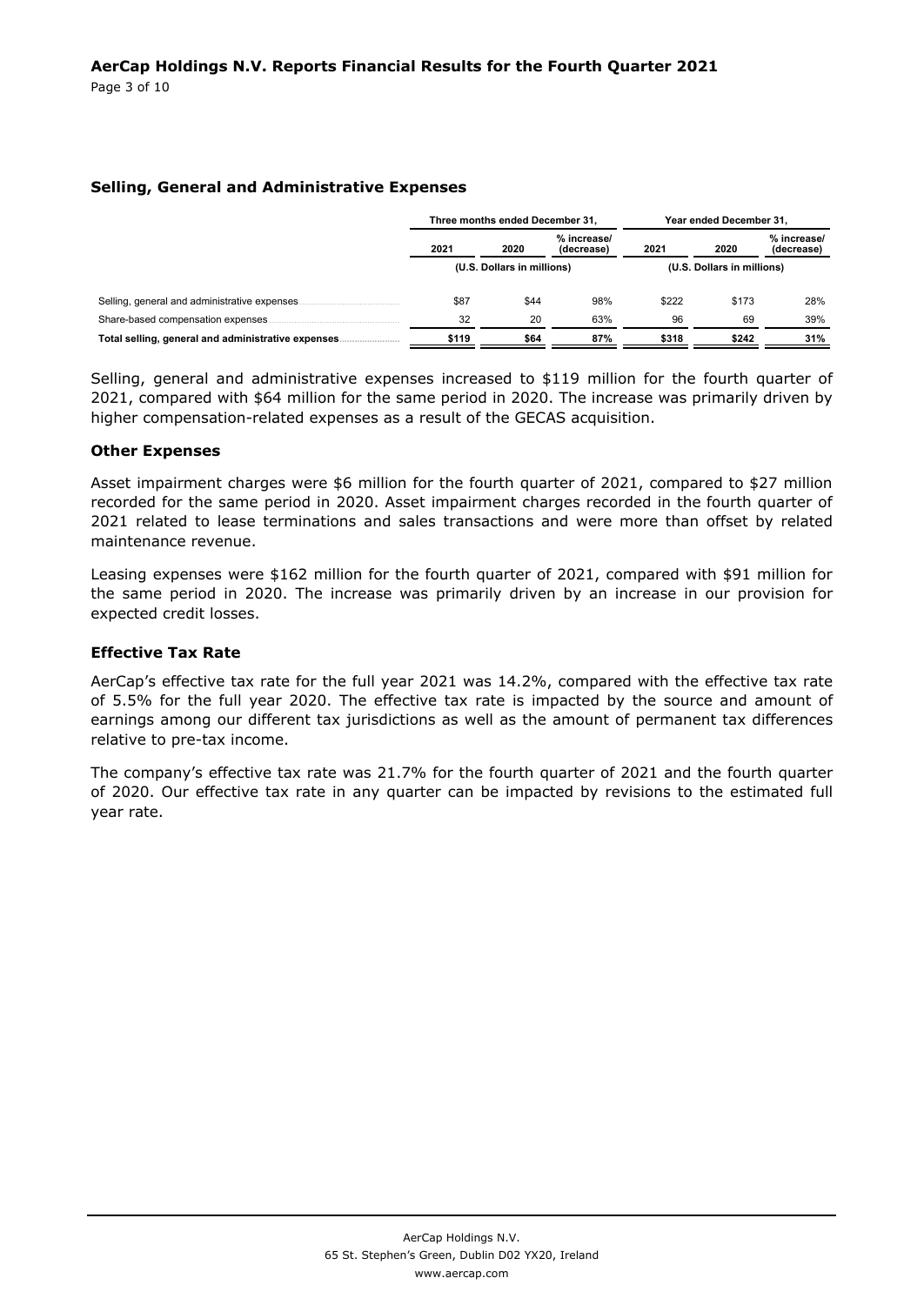#### **Book Value Per Share**

|                                                                              | December 31,<br>2021                                           | December 31,<br>2020 |  |
|------------------------------------------------------------------------------|----------------------------------------------------------------|----------------------|--|
|                                                                              | (U.S. Dollars in millions,<br>except share and per share data) |                      |  |
| Total AerCap Holdings N.V. shareholders' equity                              | \$16.571                                                       | \$8,864              |  |
| Ordinary shares outstanding                                                  | 245,395,448                                                    | 130,398,538          |  |
| Unvested restricted stock.                                                   | (5,822,811)                                                    | (2,552,346)          |  |
|                                                                              | 239,572,637                                                    | 127,846,192          |  |
| Book value per ordinary share outstanding (excl. unvested restricted stock). | \$69.17                                                        | \$69.34              |  |

## **Financial Position**

|                     | December 31.<br>2021 | December 31,<br>2020       | % increase/<br>decrease) over<br>December 31<br>2020 |
|---------------------|----------------------|----------------------------|------------------------------------------------------|
|                     |                      | (U.S. Dollars in millions) |                                                      |
|                     | \$1.915              | \$1.495                    | 28%                                                  |
| Total assets        | 74.570               | 42.048                     | 77%                                                  |
| Debt                | 50.205               | 28.742                     | 75%                                                  |
| Total liabilities.  | 57.922               | 33.116                     | 75%                                                  |
|                     | 16.571               | 8.864                      | 87%                                                  |
| <b>Total equity</b> | 16.64                | 8.932                      | 86%                                                  |

## **Aircraft Portfolio**

As of December 31, 2021, AerCap's portfolio consisted of 3,701 aircraft, engines and helicopters that were owned, on order or managed. The average age of the company's owned aircraft fleet as of December 31, 2021 was 7.1 years (3.4 years for new technology aircraft, 13.0 years for current technology aircraft) and the average remaining contracted lease term was 7.3 years.

#### **Ukraine Conflict**

In response to the Russian invasion of Ukraine on February 24, 2022, the United States, the European Union, the United Kingdom and other countries have imposed broad, far-reaching sanctions against Russia, certain Russian persons and certain activities involving Russia or Russian persons. These sanctions include prohibitions regarding the supply of aircraft and aircraft components to Russian persons or for use in Russia, subject to certain wind-down periods. AerCap intends to fully comply with all applicable sanctions and we have terminated the leasing of all our aircraft and engines with Russian airlines. As of December 31, 2021, approximately 5% of AerCap's fleet by net book value was on lease to Russian airlines. We continue to make efforts to repossess additional aircraft and engines from our former Russian airline customers, but it is unclear if we will be able to do so, or what the condition of these assets will be at the time of repossession. We expect to recognize an impairment on our assets in Russia that have not been returned to us as early as the first quarter of 2022, although we have not determined the amount of any impairment.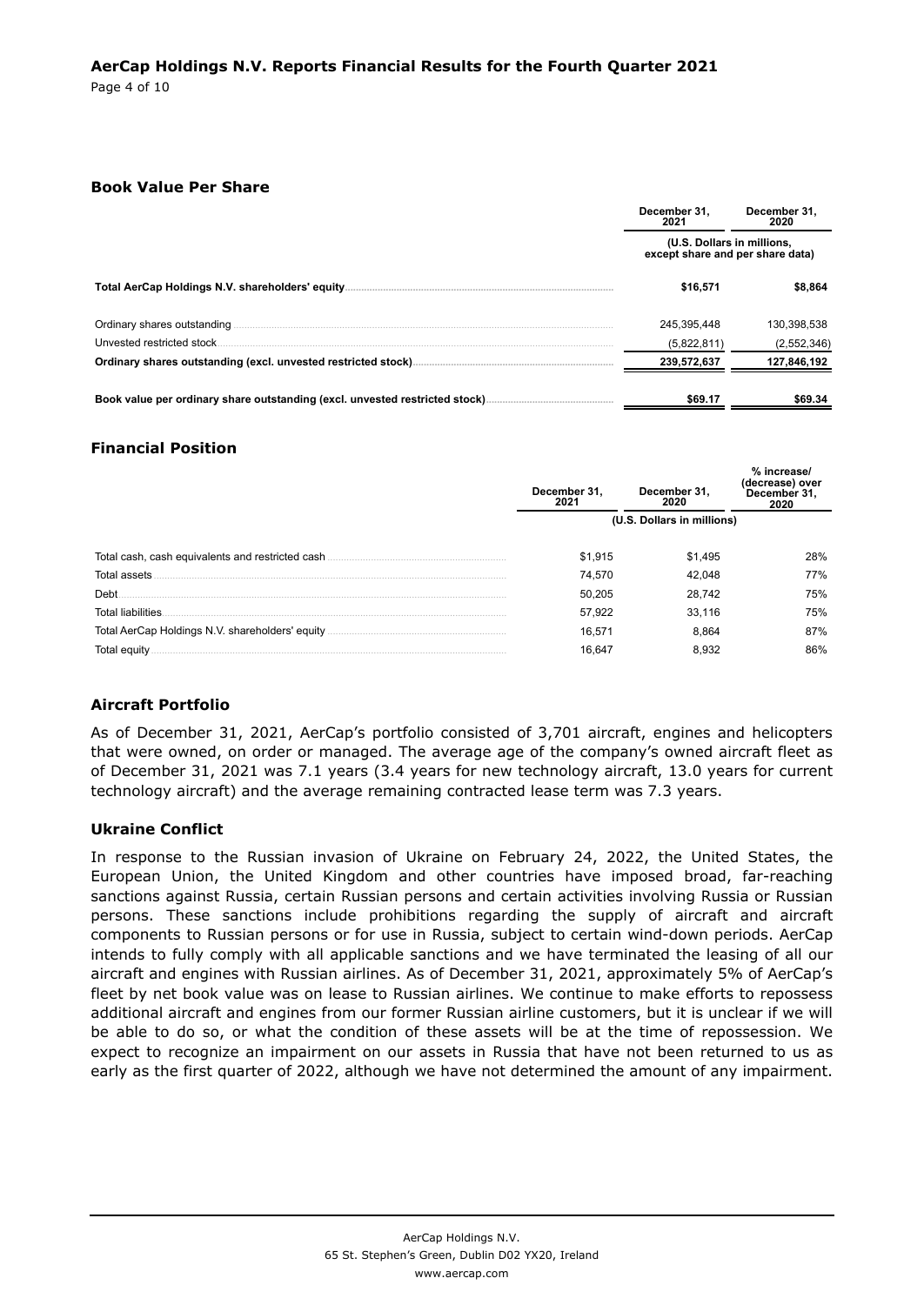#### **Notes Regarding Financial Information Presented in This Press Release**

The financial information presented in this press release is not audited.

Due to rounding, numbers presented throughout this document may not add up precisely to the totals provided and percentages may not precisely reflect the absolute figures.

The following are definitions of non-GAAP measures used in this press release. We believe these measures may further assist investors in their understanding of our operational performance.

#### *Net income / earnings per share excluding GECAS transaction and integration-related expenses*

Net income excluding GECAS transaction and integration-related expenses is calculated as net income excluding the after-tax impact of transaction and integration-related expenses. Earnings per share excluding GECAS transaction and integration-related expenses is calculated by dividing net income excluding GECAS transaction and integration-related expenses by the weighted average of our ordinary shares outstanding. Given the relative significance of this item during 2021, we have chosen to present this measure in order to assist investors in their understanding of the changes and trends related to our earnings.

|                                                                                                 | Three months ended December 31, 2021              |                       | Year ended December 31, 2021 |                              |  |
|-------------------------------------------------------------------------------------------------|---------------------------------------------------|-----------------------|------------------------------|------------------------------|--|
|                                                                                                 | Net income                                        | Earnings<br>per share | Net income                   | <b>Earnings</b><br>per share |  |
|                                                                                                 | (U.S. Dollars in millions, except per share data) |                       |                              |                              |  |
| Net income / earnings per share                                                                 | \$89                                              | \$0.44                | \$1,001                      | \$6.71                       |  |
| Transaction and Integration-related expenses                                                    | 139                                               | 0.68                  | 335                          | 2.25                         |  |
| Income tax effect                                                                               | (17)                                              | (0.09)                | (42)                         | (0.28)                       |  |
| Net income / earnings per share excluding GECAS<br>transaction and integration-related expenses | \$211                                             | \$1.04                | \$1.294                      | \$8.68                       |  |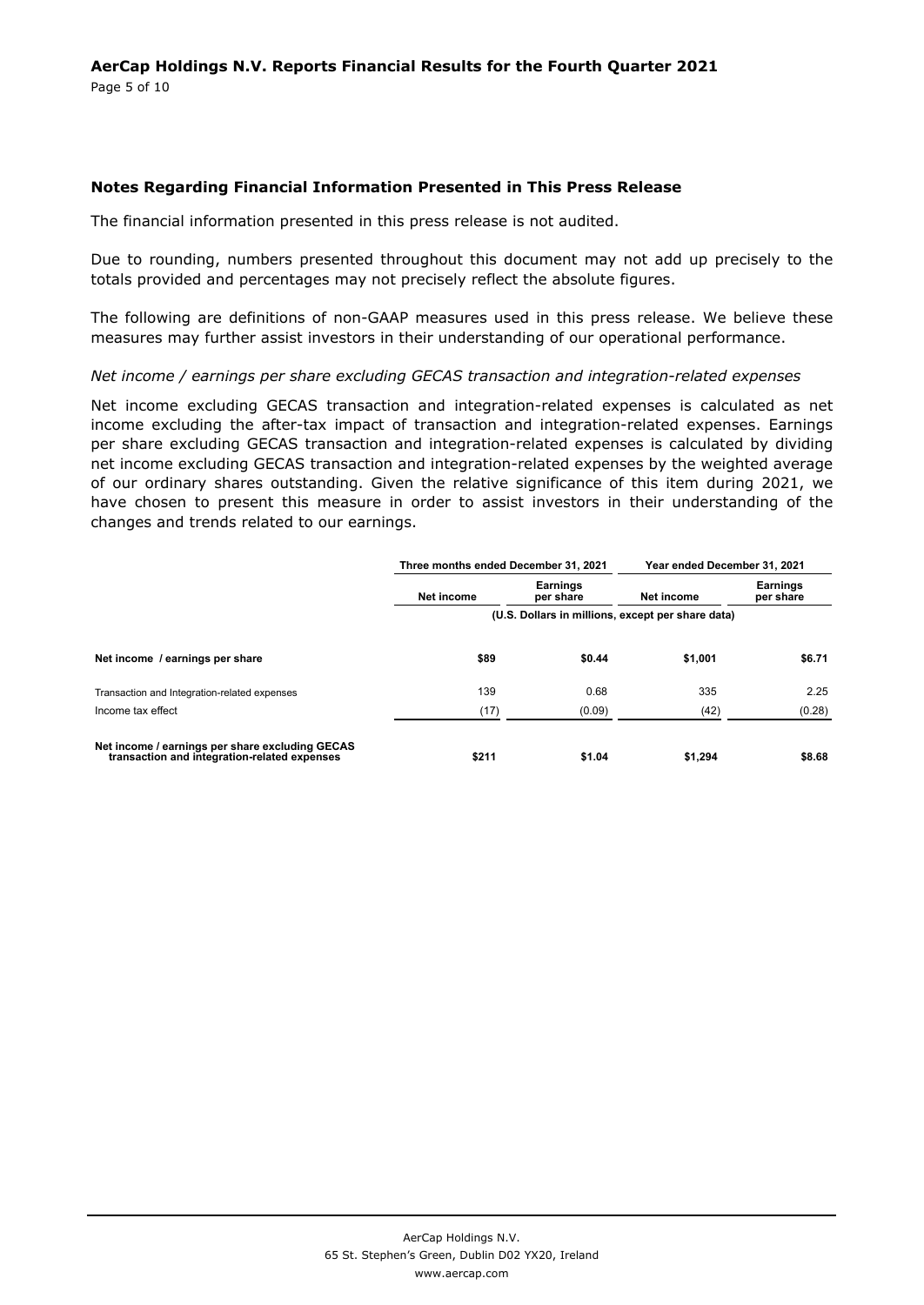## *Adjusted debt/equity ratio*

This measure is the ratio obtained by dividing adjusted debt by adjusted equity.

- Adjusted debt means consolidated total debt less cash and cash equivalents, and less a 50% equity credit with respect to certain long-term subordinated debt.
- Adjusted equity means total equity, plus the 50% equity credit relating to the long-term subordinated debt.

Adjusted debt and adjusted equity are adjusted by the 50% equity credit to reflect the equity nature of those financing arrangements and to provide information that is consistent with definitions under certain of our debt covenants. We believe this measure may further assist investors in their understanding of our capital structure and leverage.

|               | December 31,<br>2021                                    | December 31,<br>2020 |  |  |
|---------------|---------------------------------------------------------|----------------------|--|--|
|               | (U.S. Dollars in millions,<br>except debt/equity ratio) |                      |  |  |
| Debt.         | \$50,205                                                | \$28,742             |  |  |
| Adjusted for: |                                                         |                      |  |  |
|               | (1,729)                                                 | (1,249)              |  |  |
|               | (1, 125)                                                | (1, 125)             |  |  |
|               | \$47,351                                                | \$26,368             |  |  |
|               | \$16,647                                                | \$8,932              |  |  |
| Adjusted for: |                                                         |                      |  |  |
|               | 1,125                                                   | 1,125                |  |  |
|               | \$17,772                                                | \$10,057             |  |  |
|               | 2.66 to 1                                               | 2.62 to 1            |  |  |

## *Net interest margin, annualized net spread, annualized net spread less depreciation and amortization and average cost of debt*

Net interest margin is calculated as the difference between basic lease rents and interest expense, excluding the impact of the mark-to-market of interest rate caps and swaps. Annualized net spread is net interest margin expressed as a percentage of average lease assets. Annualized net spread less depreciation and amortization is net interest margin less depreciation and amortization, including maintenance rights expense, expressed as a percentage of average lease assets. Average cost of debt is calculated as interest expense, excluding mark-to-market on interest rate caps and swaps, divided by average debt balance. We believe these measures may further assist investors in their understanding of the changes and trends related to the earnings of our leasing activities. These measures reflect the impact from changes in the number of aircraft leased, lease rates and utilization rates, as well as the impact from changes in the amount of debt and interest rates.

#### *Lease assets*

Lease assets include flight equipment held for operating leases, flight equipment held for sale, net investment in finance leases and maintenance rights assets.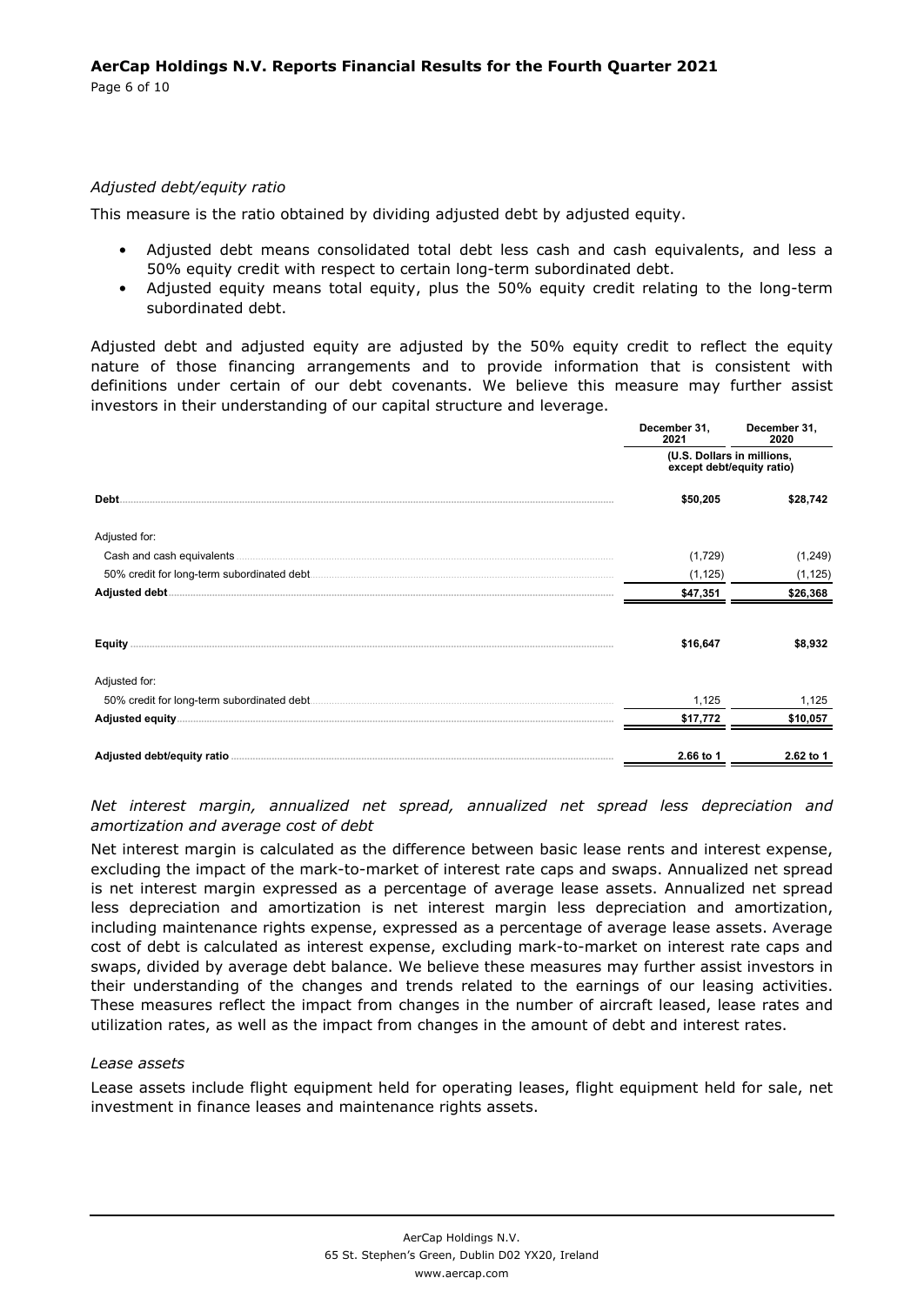#### **Conference Call**

In connection with its report of fourth quarter 2021 results, management will host a conference call with members of the investment community today, Wednesday, March 30, 2022, at 8:30 am Eastern Time. The call can be accessed live via webcast by AerCap's website at [www.aercap.com](http://www.aercap.com) under "Investors", or by dialing (U.S./Canada) +1 929 477 0402 or (International) +353 1 246 5638 and referencing code 8067205 at least 5 minutes before start time.

The webcast replay will be archived in the "Investors" section of the company's website for one year.

For further information, contact Joseph McGinley: +353 1 418 0428 ([jmcginley@aercap.com](jmcginley%2540aercap.com)).

#### **About AerCap**

AerCap is the global leader in aviation leasing with one of the most attractive order books in the industry. AerCap serves approximately 300 customers around the world with comprehensive fleet solutions. AerCap is listed on the New York Stock Exchange (AER) and is based in Dublin with offices in Shannon, Miami, Singapore, Amsterdam, Shanghai, Abu Dhabi, Seattle, Toulouse and other locations around the world.

#### **Forward-Looking Statements**

This press release contains certain statements, estimates and forecasts with respect to future performance and events. These statements, estimates and forecasts are "forward-looking statements". In some cases, forward-looking statements can be identified by the use of forward-looking terminology such as "may," "might," "should," "expect," "plan," "intend," "will," "aim," "estimate," "anticipate," "believe," "predict," "potential" or "continue" or the negatives thereof or variations thereon or similar terminology. All statements other than statements of historical fact included in this press release are forward-looking statements and are based on various underlying assumptions and expectations and are subject to known and unknown risks, uncertainties and assumptions, and may include projections of our future financial performance based on our growth strategies and anticipated trends in our business. These statements are only predictions based on our current expectations and projections about future events. There are important factors, including the impacts of, and associated responses to: the Covid-19 pandemic, our ability to successfully integrate GECAS' operations and employees and realize anticipated synergies and cost savings; and the potential impact of the consummation of the GECAS transaction on relationships, including with employees, suppliers, customers and competitors, that could cause our actual results, level of activity, performance or achievements to differ materially from the results, level of activity, performance or achievements expressed or implied in the forward-looking statements. As a result, we cannot assure you that the forward-looking statements included in this press release will prove to be accurate or correct. In light of these risks, uncertainties and assumptions, the future performance or events described in the forward-looking statements in this press release might not occur. Accordingly, you should not rely upon forward-looking statements as a prediction of actual results and we do not assume any responsibility for the accuracy or completeness of any of these forward-looking statements. Except as required by applicable law, we do not undertake any obligation to, and will not, update any forward-looking statements, whether as a result of new information, future events or otherwise.

For more information regarding AerCap and to be added to our email distribution list, please visit [www.aercap.com](http://www.aercap.com) and follow us on Twitter [www.twitter.com/aercapnv.](http://www.twitter.com/aercapnv)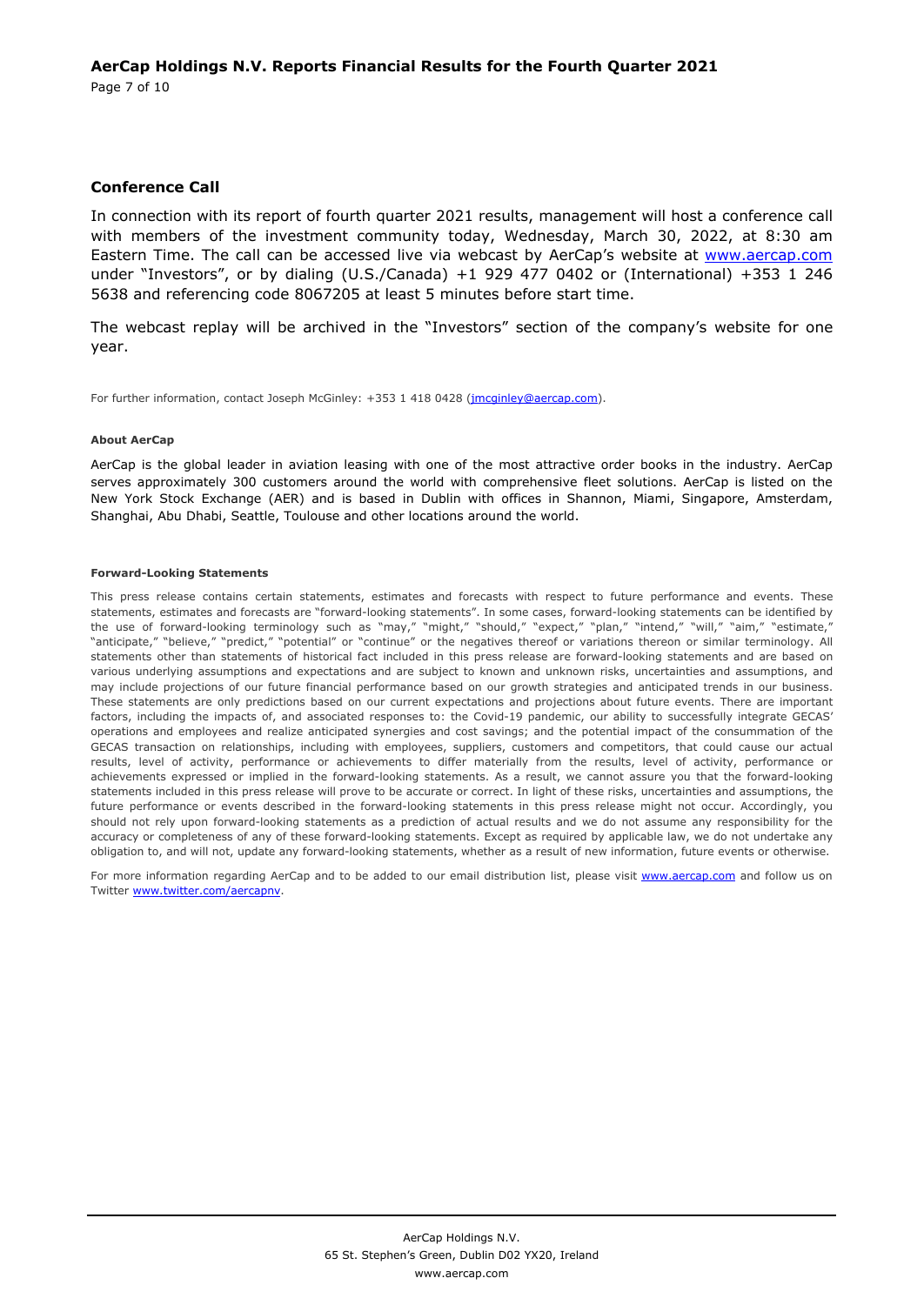# AerCap Holdings N.V. **Unaudited Consolidated Balance Sheets**

(U.S. Dollars in thousands)

|                                                                                                                                                                                                                          | December 31,<br>2021   | December 31,<br>2020 |
|--------------------------------------------------------------------------------------------------------------------------------------------------------------------------------------------------------------------------|------------------------|----------------------|
| Assets                                                                                                                                                                                                                   |                        |                      |
| Cash and cash equivalents.                                                                                                                                                                                               | \$1,728,794            | \$1,248,772          |
| Restricted cash.                                                                                                                                                                                                         | 185,959                | 246,518              |
| Trade receivables                                                                                                                                                                                                        | 181,455                | 170,675              |
|                                                                                                                                                                                                                          | 57,825,056             | 35,156,450           |
|                                                                                                                                                                                                                          | 1,929,220              | 878,451              |
| Flight equipment held for sale                                                                                                                                                                                           | 304,362                |                      |
|                                                                                                                                                                                                                          | 4,586,848              | 2,111,659            |
|                                                                                                                                                                                                                          | 4,444,520              | 649.914              |
| Other intangibles, net                                                                                                                                                                                                   | 208,879                | 224,634              |
| Deferred tax assets                                                                                                                                                                                                      | 121,571                | 131,532              |
|                                                                                                                                                                                                                          | 705,087                | 122,654              |
| Other assets                                                                                                                                                                                                             | 2,348,017              | 1,106,780            |
|                                                                                                                                                                                                                          | \$74,569,768           | \$42,048,039         |
| <b>Liabilities and Equity</b>                                                                                                                                                                                            |                        |                      |
|                                                                                                                                                                                                                          | \$1,958,096            | \$1,109,325          |
|                                                                                                                                                                                                                          | 2,900,651              | 1,750,395<br>600,321 |
| Debt.                                                                                                                                                                                                                    | 773,753<br>50,204,678  | 28,742,081           |
|                                                                                                                                                                                                                          | 2,085,230              | 913,431              |
| <b>Total liabilities</b>                                                                                                                                                                                                 | 57,922,408             | 33,115,553           |
|                                                                                                                                                                                                                          |                        |                      |
| Ordinary share capital €0.01 par value, 450,000,000 and 350,000,000 ordinary shares authorized as of December 31,<br>2021 and 2020, respectively; 250,347,345 and 138,847,345 ordinary shares issued and 245,395,448 and |                        |                      |
| 130,598,538 ordinary shares outstanding (including 5,822,811 and 2,552,346 unvested restricted stock) as of                                                                                                              | 3,024                  | 1,721                |
|                                                                                                                                                                                                                          | 8,522,694              | 2,078,125            |
| Treasury shares, at cost (4,951,897 and 8,448,807 ordinary shares as of December 31, 2021 and 2020, respectively)                                                                                                        | (285, 901)             | (459, 994)           |
| Accumulated other comprehensive loss                                                                                                                                                                                     |                        | (155,085)            |
| Accumulated retained earnings                                                                                                                                                                                            | (79, 335)<br>8.410.261 | 7,399,703            |
|                                                                                                                                                                                                                          | 16,570,743             | 8,864,470            |
|                                                                                                                                                                                                                          | 76,617                 | 68,016               |
|                                                                                                                                                                                                                          | 16,647,360             | 8,932,486            |
|                                                                                                                                                                                                                          |                        |                      |
|                                                                                                                                                                                                                          | \$74,569,768           | \$42,048,039         |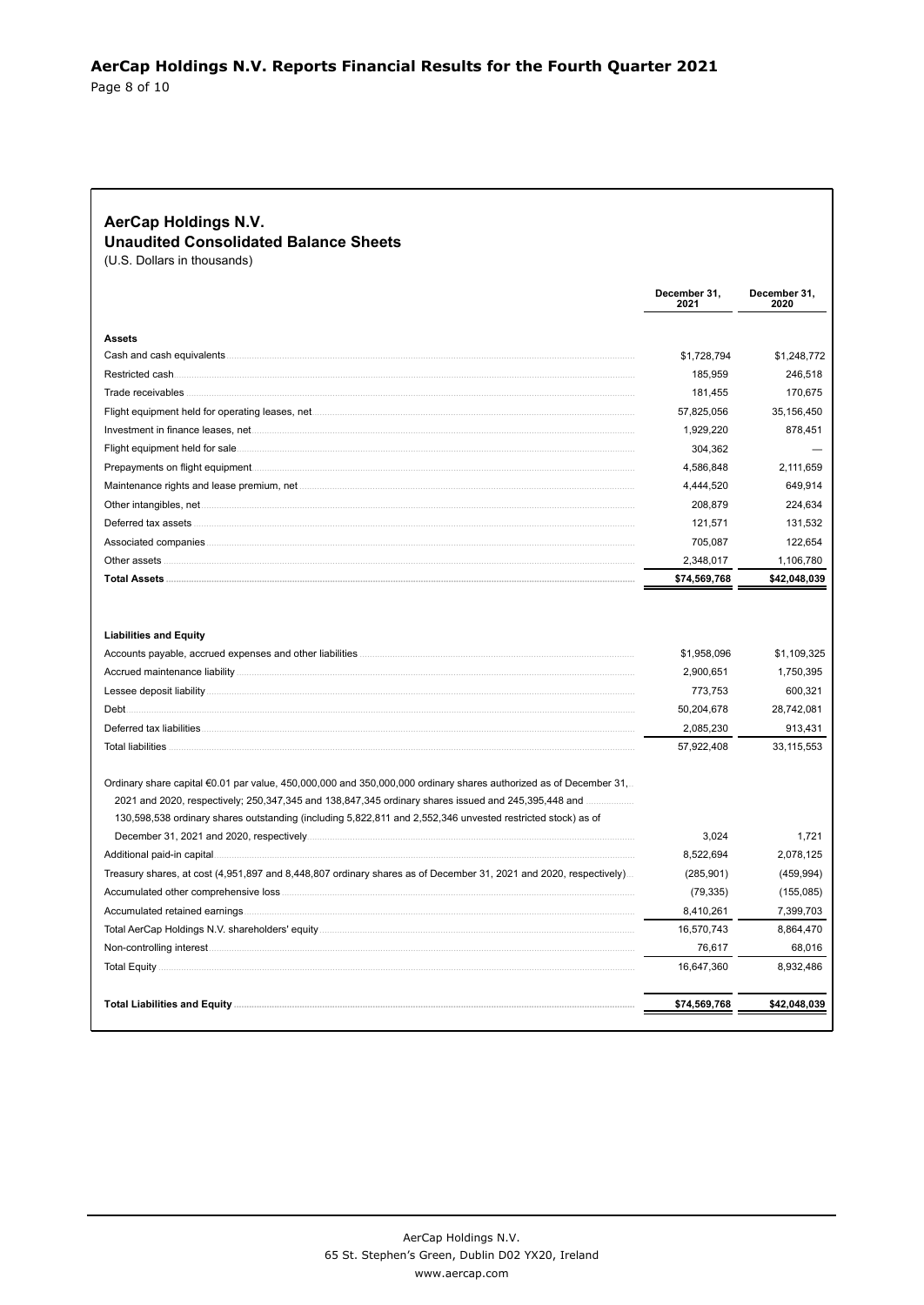# **AerCap Holdings N.V.**

**Unaudited Consolidated Income Statements**

(U.S. Dollars in thousands, except share and per share data)

|                                                                             | Three months ended December 31, |             | Year ended December 31, |             |
|-----------------------------------------------------------------------------|---------------------------------|-------------|-------------------------|-------------|
|                                                                             | 2021                            | 2020        | 2021                    | 2020        |
| <b>Revenues and other income</b>                                            |                                 |             |                         |             |
| Lease revenue:                                                              |                                 |             |                         |             |
| Basic rents                                                                 | \$1,283,115                     | \$885,333   | \$3,891,089             | \$3,761,611 |
|                                                                             | 96,662                          | 110,143     | 520,914                 | 559,395     |
| Lease revenue                                                               | 1,379,777                       | 995,476     | 4,412,003               | 4,321,006   |
|                                                                             | 24,547                          | 14,099      | 89,428                  | 89,618      |
| Other income.                                                               | 37,857                          | 22,042      | 722,574                 | 83,005      |
|                                                                             | 1,442,181                       | 1,031,617   | 5,224,005               | 4,493,629   |
| <b>Expenses</b>                                                             |                                 |             |                         |             |
| Depreciation and amortization                                               | 555,839                         | 401,787     | 1,737,925               | 1,645,373   |
| Asset impairment.                                                           | 5,822                           | 26,694      | 128,409                 | 1,086,983   |
| Interest expense                                                            | 369,549                         | 310,534     | 1,230,466               | 1,248,225   |
|                                                                             | 758                             | 75,625      | 9,713                   | 118,460     |
| Leasing expenses                                                            | 161,961                         | 91,453      | 319,022                 | 323,535     |
| Selling, general and administrative expenses.                               | 119,269                         | 63,746      | 317,888                 | 242,161     |
| Transaction and integration-related expenses                                | 139,432                         |             | 334,966                 |             |
|                                                                             | 1,352,630                       | 969,839     | 4,078,389               | 4,664,737   |
|                                                                             | 2,608                           | (29,089)    | 2.301                   | (143, 510)  |
| Income (loss) before income taxes and income of investments                 |                                 |             |                         |             |
|                                                                             | 92,159                          | 32,689      | 1,147,917               | (314, 618)  |
| Income tax (expense) benefit.<br>.                                          | (20, 010)                       | (7,080)     | (162, 537)              | 17,231      |
| Equity in net earnings of investments accounted for under the equity method | 18,348                          | 2,861       | 24,051                  | 2,464       |
|                                                                             | \$90,497                        | \$28,470    | \$1,009,431             | (\$294,923) |
| Net loss (income) attributable to non-controlling interest                  | (1,687)                         | 8           | (8,924)                 | (3,643)     |
|                                                                             | \$88,810                        | \$28,478    | \$1,000,507             | (\$298,566) |
| Basic earnings (loss) per share                                             | \$0.44                          | \$0.22      | \$6.83                  | (\$2.34)    |
|                                                                             | \$0.44                          | \$0.22      | \$6.71                  | (\$2.34)    |
|                                                                             | 200,825,881                     | 127,662,360 | 146,421,188             | 127,743,828 |
| Weighted average shares outstanding - diluted                               | 203,641,504                     | 128,840,968 | 149,005,981             | 127,743,828 |